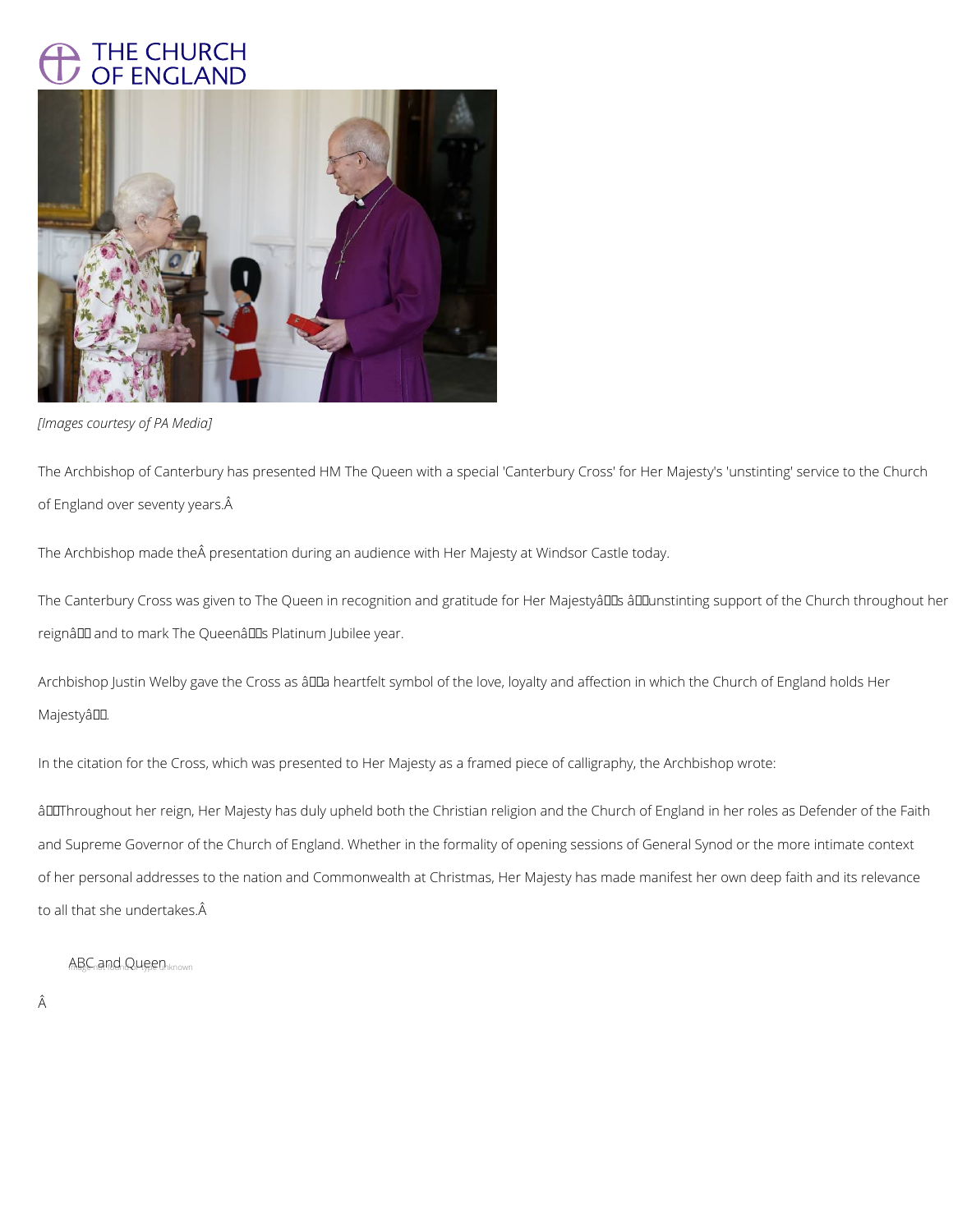âDDHer subtle understanding of the changing position of the Established Church in England has sustained and encouraged laity and clergy alike. Her care for the unity of her people and the welfare of the least fortunate have been a constant inspiration to the whole Church. Hers is an example of the Christian life well led.

âDIThis presentation of the Canterbury Cross is a heartfelt symbol of the love, loyalty and affection in which the Church of England holds Her Majesty and it represents the recognition and gratitude of her whole Church for her seventy years of unstinting service. God Save The Queen!âll

As Supreme Governor of the Church of England and âLILDefender of the FaithâLL, Her Majesty has regularly opened sessions of the General Synod o the Church of England.

In 2012, The Queen paid tribute to âll the particular mission of Christianity and the general value of faith in this countryâ ll during a speech at Lambeth Palace. Her Majestyâllus Christmas addresses to the nation and the Commonwealth have often included wisdom from her understanding of Scripture and the Christian faith.

The Canterbury Cross is presented by the Archbishop of Canterbury for service to the Church of England. The cross is made of silver; a specially cast version was made for Her Majesty with platinum inserts in honour of the Platinum Jubilee.

The full text of the citation by Archbishop Justin Welby is as follows:

Â

**Her Majesty Queen Elizabeth II**

**The Canterbury Cross**

**for**

**Services to the Church of England**

Â

**This presentation is made to Her Majesty in her Platinum Jubilee year in recognition and gratitude for her unstinting support of her Church throughout her reign.**

Â

The Book of Common Prayer provided the following prayer

on the accession of

Her Majesty Queen Elizabeth II in 1952: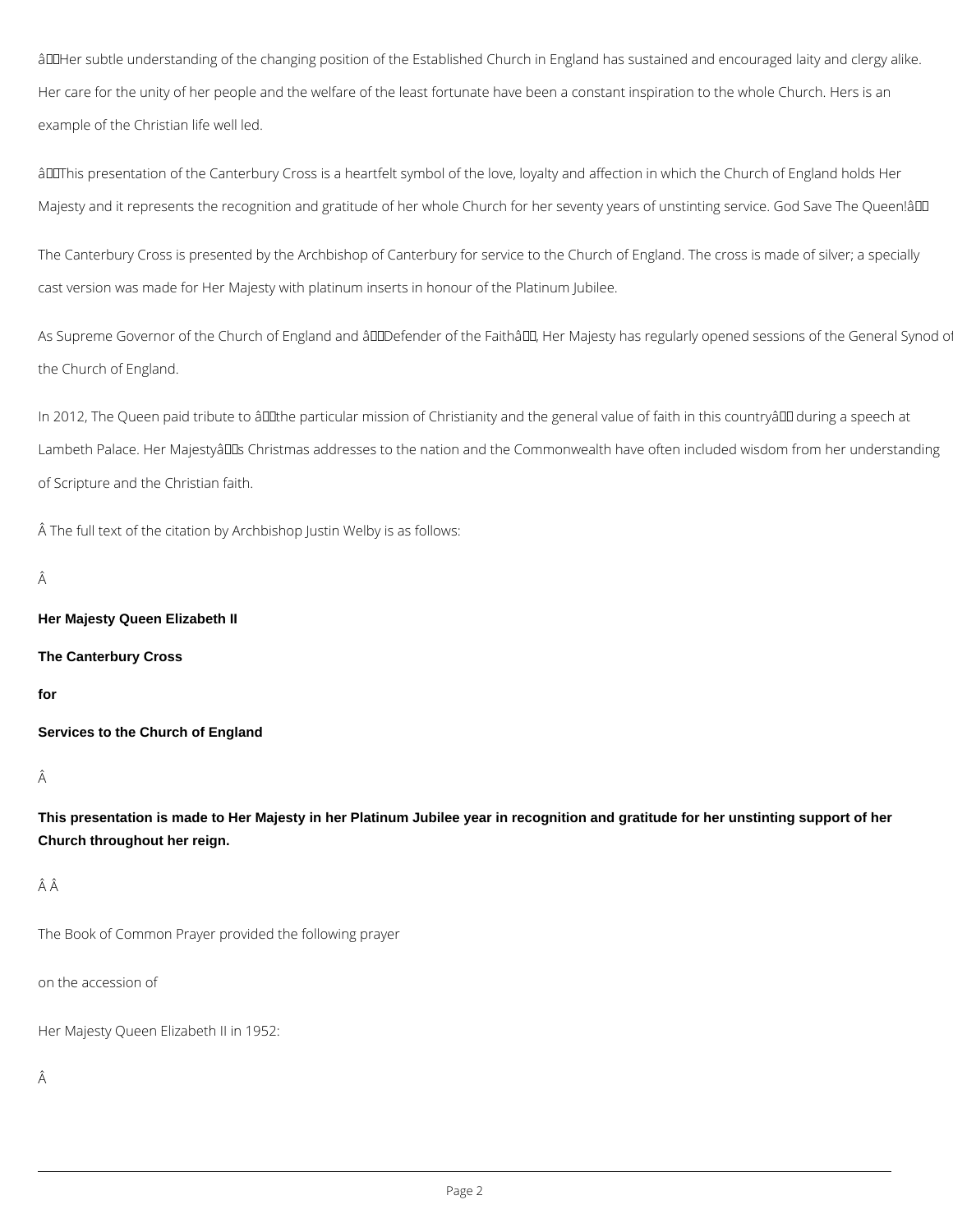*O GOD, who providest for thy people by thy power,*

*and rulest over them in love:*

*Vouchsafe so to bless thy Servant our Queen,*

*that under her this nation may be wisely governed,*

*and thy Church may serve thee in all godly quietness;*

*and grant that she being devoted to thee with her whole heart,*

*and persevering in good works unto the end,*

*may, by thy guidance, come to thine everlasting kingdom;*

*through Jesus Christ thy Son our Lord,*

*who liveth and reigneth with thee and the Holy Ghost,*

*ever one God, world without end.*

*Amen.*

Â

Throughout her reign, Her Majesty has duly upheld both the Christian religion

and the Church of England in her roles as Defender of the Faith and

Supreme Governor of the Church of England.

Whether in the formality of opening sessions of General Synod

or the more intimate context of her personal addresses to the nation and Commonwealth at Christmas, Her Majesty has made manifest her

own deep faith and its relevance to all that she undertakes.

Her subtle understanding of the changing position of the Established Church in England has sustained and encouraged laity and clergy alike.

A Her care for the unity of her people and the welfare of the least fortunate have been a constant inspiration to the whole Church.

A Hers is an example of the Christian life well led.